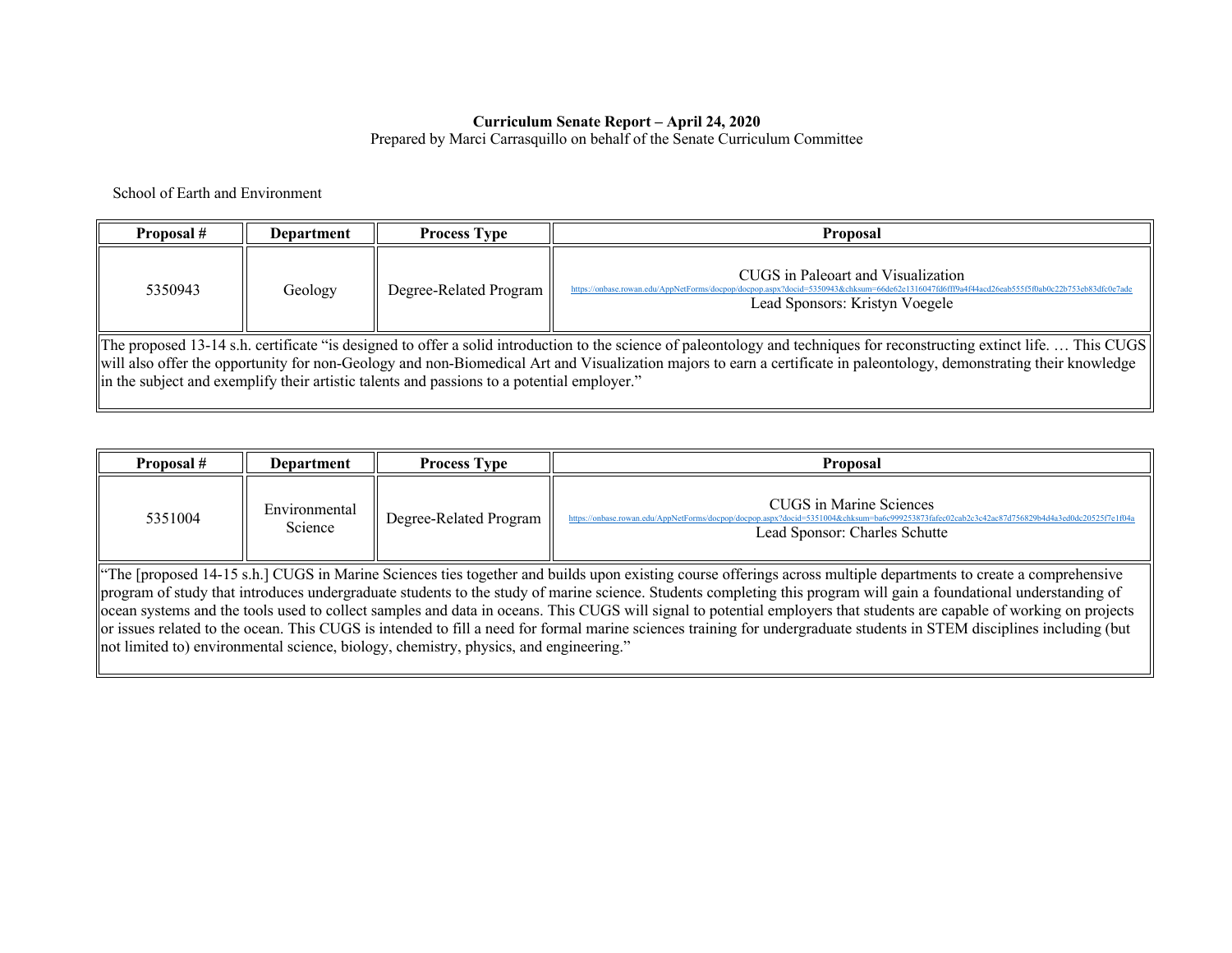### School of Health Professions

| Proposal #                                                                                                                                                                                                                                                                                                                                                                                                                                                                                                                                                                                                       | <b>Department</b>              | <b>Process Type</b> | <b>Proposal</b>                                                                                                                                                                                                                                                                |
|------------------------------------------------------------------------------------------------------------------------------------------------------------------------------------------------------------------------------------------------------------------------------------------------------------------------------------------------------------------------------------------------------------------------------------------------------------------------------------------------------------------------------------------------------------------------------------------------------------------|--------------------------------|---------------------|--------------------------------------------------------------------------------------------------------------------------------------------------------------------------------------------------------------------------------------------------------------------------------|
| 5319289                                                                                                                                                                                                                                                                                                                                                                                                                                                                                                                                                                                                          | Health and<br>Exercise Science | Quasi-Curricular    | Program Name Change: from "BS in Community Health" to "BS in Public Health and<br>Wellness"<br>ebba8d831fcf03eaa356560a021e5a8d3eb939a5c6b849918ad840edd0e<br>https://onbase.rowan.edu/AppNetForms/docpop/docpop.aspx?docid=5319289&chksum=cc3<br>Lead Sponsor: Leslie Spencer |
| "Public Health more accurately describes the nature of the jobs students are finding[;] it is more reflective of the nomenclature in the profession (i.e. the accrediting<br>body uses the term Public Health and not Community Health)[;] the external evaluator for the B.S. in Community Health White Paper (2014) noted that the name<br>'Public Health' is more likelyto attract students to the degree [and the] B.S. in Public Health and Wellness meet[s] the competencies set forth by both the National<br>Commission for Health Education Credentialing (NCHEC) and the National Wellness Institute." |                                |                     |                                                                                                                                                                                                                                                                                |

| Proposal #                                                                                                                                                                                                                                                                                                                                                                                                                                                                                                            | Department                     | <b>Process Type</b> | Proposal                                                                                                                                                                                                                                                                 |
|-----------------------------------------------------------------------------------------------------------------------------------------------------------------------------------------------------------------------------------------------------------------------------------------------------------------------------------------------------------------------------------------------------------------------------------------------------------------------------------------------------------------------|--------------------------------|---------------------|--------------------------------------------------------------------------------------------------------------------------------------------------------------------------------------------------------------------------------------------------------------------------|
| 5325018                                                                                                                                                                                                                                                                                                                                                                                                                                                                                                               | Health and<br>Exercise Science | Ouasi-Curricular    | Program Name Change: from "BS in Athletic Training" to "BS in Athletic Training Studies"<br>https://onbase.rowan.edu/AppNetForms/docpop/docpop.aspx?docid=5325018&chksum=8d1e9e701a9f3b4a93b0c3e9a73402a5b2000672fcf2105867fac24d76c0cae<br>Lead Sponsor: Robert Sterner |
| "Bachelor of Science in Athletic Training can no longer be used because the Commission on Accreditation of Athletic Training Education (CAATE) has indicated that<br>the entry level degree to be eligible to sit for the athletic training Board of Certification Exam and practice in the Athletic Training Profession must be at the Master's<br>llevel. We are proposing the name BS in Athletic Training Studies because the curriculum will continue to have evaluation, diagnosis and rehabilitation content." |                                |                     |                                                                                                                                                                                                                                                                          |

College of Science and Mathematics

| Proposal #                                                                                                                                                          | Department       | <b>Process Type</b> | <b>Proposal</b>                                                                                                                                                                                    |  |
|---------------------------------------------------------------------------------------------------------------------------------------------------------------------|------------------|---------------------|----------------------------------------------------------------------------------------------------------------------------------------------------------------------------------------------------|--|
| 5306935                                                                                                                                                             | Computer Science | Degree Program      | MS in Cybersecurity<br>https://onbase.rowan.edu/AppNetForms/docpop/docpop.aspx?docid=5306935&chksum=b639a7545ae5d02b6be837fd3c8352e347a27d6410a1bec53f9b4ba3b45f60l<br>Lead Sponsor: Vahid Heydari |  |
| The "Departments of Commerce and Homeland Security  states that there are 'an estimated 299,000 active openings for cybersecurity-related jobs in the United        |                  |                     |                                                                                                                                                                                                    |  |
| States as of August 2017. Globally, projections suggest a cybersecurity workforce shortage of 1.8 million by 2022." The proposed 30 s.h. degree program "addresses" |                  |                     |                                                                                                                                                                                                    |  |
| the need for cybersecurity expertise in the workplace, including the retraining of existing workers  who have a bachelor's degree in a field other than computer    |                  |                     |                                                                                                                                                                                                    |  |
| science, but who have an interest in entering the field of cybersecurity."                                                                                          |                  |                     |                                                                                                                                                                                                    |  |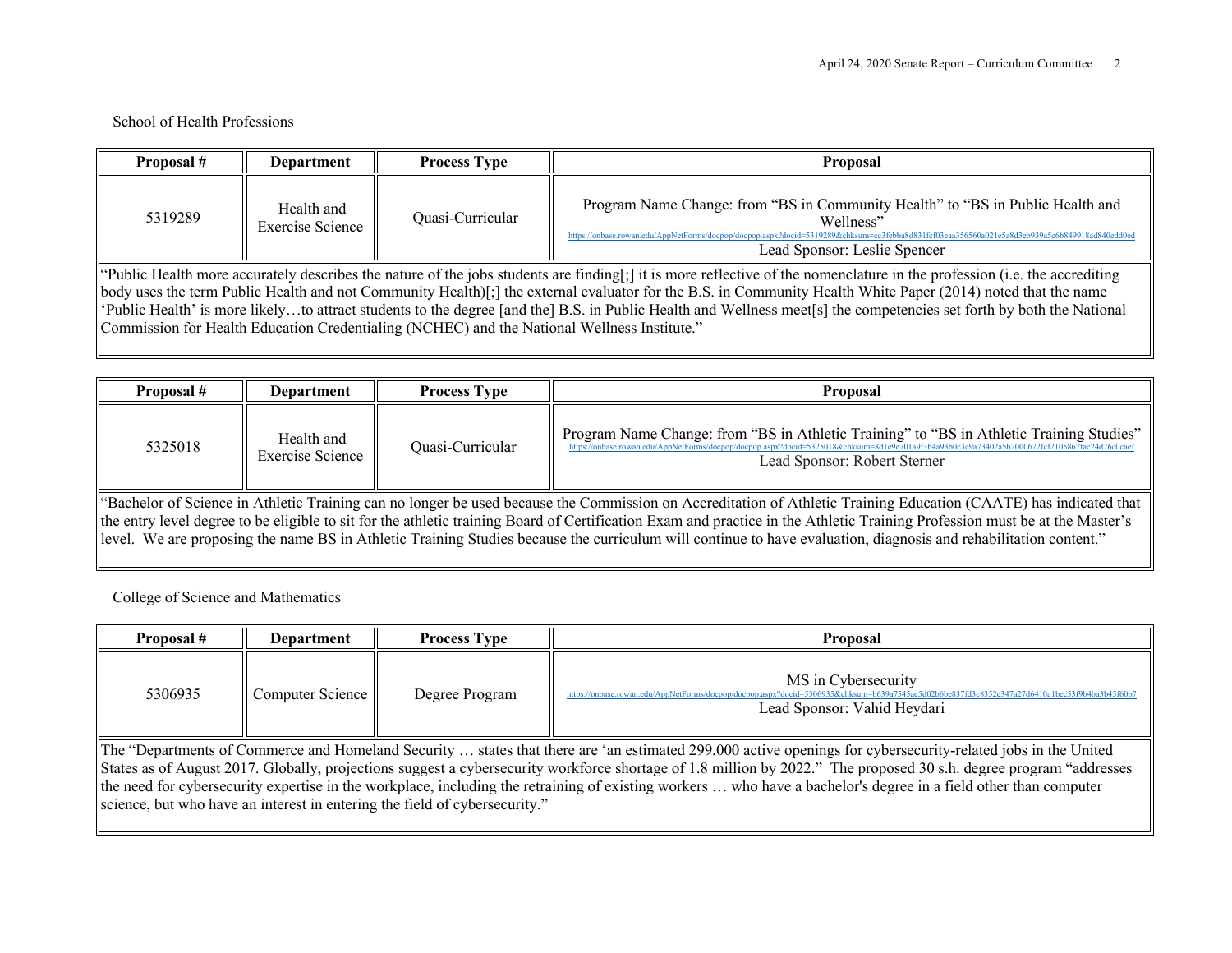## College of Science and Mathematics

| Proposal #                                                                                                                                                                                                                                                                                                                                                                                                                                                                  | Department | <b>Process Type</b>                        | <b>Proposal</b>                                                                                                                                                       |  |
|-----------------------------------------------------------------------------------------------------------------------------------------------------------------------------------------------------------------------------------------------------------------------------------------------------------------------------------------------------------------------------------------------------------------------------------------------------------------------------|------------|--------------------------------------------|-----------------------------------------------------------------------------------------------------------------------------------------------------------------------|--|
| 5306936                                                                                                                                                                                                                                                                                                                                                                                                                                                                     |            | Computer Science    Degree-Related Program | COGS in Cybersecurity Principles<br>https://onbase.rowan.edu/AppNetForms/docpop/docpop.aspx?docid=5306936&chksum=c649b9cf64877675b368h<br>Lead Sponsor: Vahid Heydari |  |
| "In the interest of building 'stackable' credentials, the courses that comprise this [12 s.h.] COGS can either terminate in the COGS or can be applied as four of the<br>courses needed for the [proposed] MS in Cybersecurity. In this way, this COGS provides more options to those seeking post-baccalaureate education. Completion of<br>this COGS will qualify graduates for advancement in their careers, where demonstrated knowledge of cybersecurity is critical." |            |                                            |                                                                                                                                                                       |  |

| Proposal #                                                                                                                                                                                                                                                                                                                                                                                                                          | Department       | <b>Process Type</b> | Proposal                                                                                                                                                                                                                                 |
|-------------------------------------------------------------------------------------------------------------------------------------------------------------------------------------------------------------------------------------------------------------------------------------------------------------------------------------------------------------------------------------------------------------------------------------|------------------|---------------------|------------------------------------------------------------------------------------------------------------------------------------------------------------------------------------------------------------------------------------------|
| 5318883                                                                                                                                                                                                                                                                                                                                                                                                                             | Computer Science | Quasi-Curricular    | Rename Minor from "Data Analytics" to "Data Science"<br>https://onbase.rowan.edu/AppNetForms/docpop/docpop.aspx?docid=5318883&chksum=adb95781a28b95878f01e9ee119918eb198f75421854fafc121aa74842e303ff<br>Lead Sponsor: Anthony Breitzman |
| "The minor in Data Analytics was named to coordinate with the M.S. in Data Analytics program. When created, the difference between 'Data Analytics' and 'Data<br>Science' was not clearly defined. Now that the two fields have evolved, it is apparent that [the Minor and] Master's program is actually 'Data Science' and not 'Data<br>Analytics." The proposed name change will "accurately reflect the content of the degree." |                  |                     |                                                                                                                                                                                                                                          |

| Proposal #                                                                                                                                                                                                                                                                                                                                             | Department       | <b>Process Type</b> | Proposal                                                                                                                                                                                                                                                       |  |
|--------------------------------------------------------------------------------------------------------------------------------------------------------------------------------------------------------------------------------------------------------------------------------------------------------------------------------------------------------|------------------|---------------------|----------------------------------------------------------------------------------------------------------------------------------------------------------------------------------------------------------------------------------------------------------------|--|
| 5279803                                                                                                                                                                                                                                                                                                                                                | Computer Science | Quasi-Curricular    | Change Name of Program from "MS in Data Analytics" to "MS in Data Science"<br>https://onbase.rowan.edu/AppNetForms/docpop/docpop.aspx?docid=5279803&chksum=111e958fb55acce65412f2b404d895243f4246199020b505aff9438d2afa7d06<br>Lead Sponsor: Anthony Breitzman |  |
| "When the M.S. in Data Analytics program was created, the difference between 'Data Analytics' and 'Data Science' was not clearly defined. Now that the two fields<br>have evolved, it is apparent [the] Master's program is 'Data Science' and not 'Data Analytics.'" The proposed name change will "accurately reflect the content of the<br>degree." |                  |                     |                                                                                                                                                                                                                                                                |  |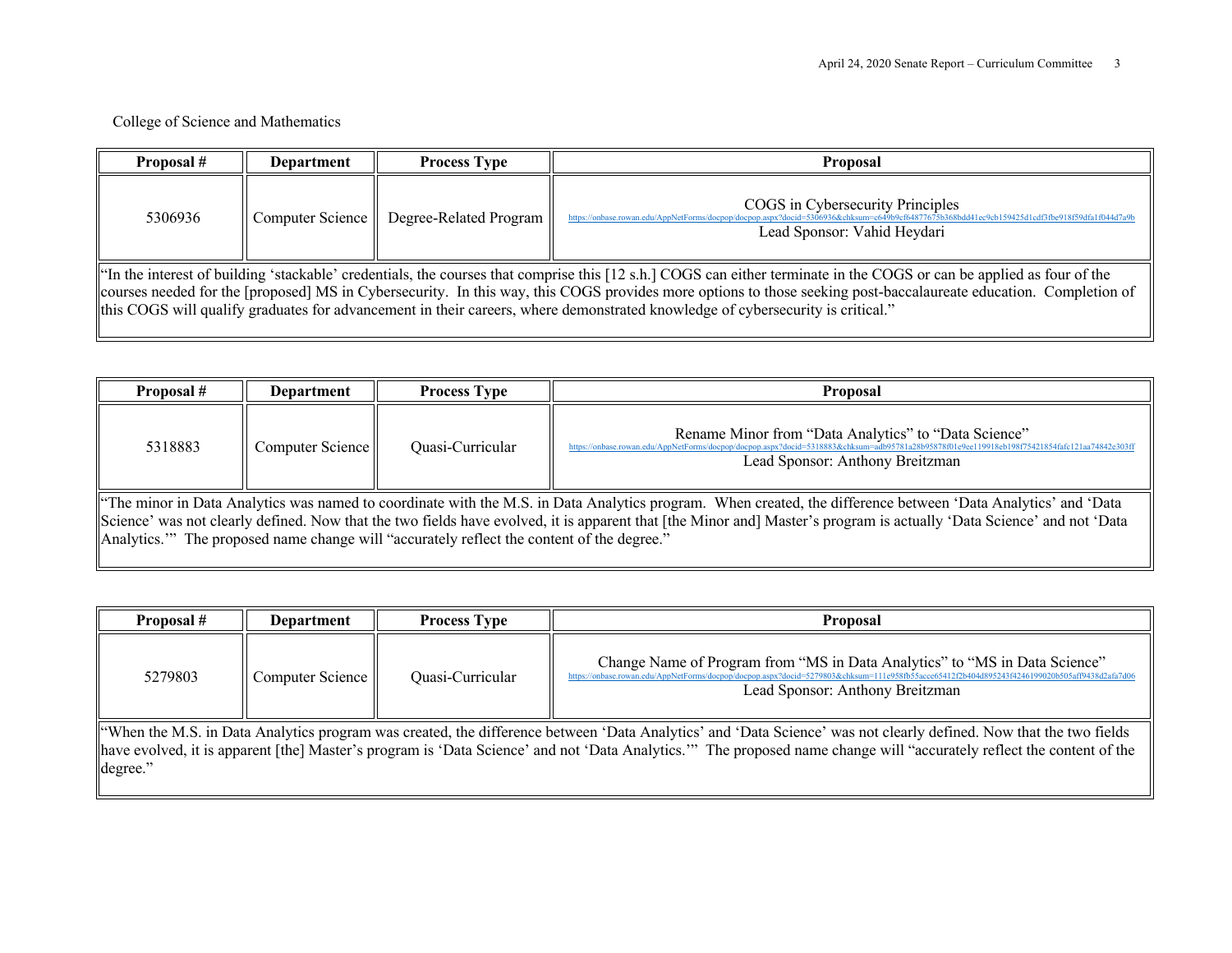# College of Science and Mathematics

| Proposal #                                                                                                                                                                                                                                                                                                                                                                                                                                                                                                                                                                                                                                                                                      | Department               | <b>Process Type</b>    | <b>Proposal</b>                                                                                                       |
|-------------------------------------------------------------------------------------------------------------------------------------------------------------------------------------------------------------------------------------------------------------------------------------------------------------------------------------------------------------------------------------------------------------------------------------------------------------------------------------------------------------------------------------------------------------------------------------------------------------------------------------------------------------------------------------------------|--------------------------|------------------------|-----------------------------------------------------------------------------------------------------------------------|
| 5300941                                                                                                                                                                                                                                                                                                                                                                                                                                                                                                                                                                                                                                                                                         | Physics and<br>Astronomy | Degree-Related Program | New CUGS in Photonics<br>https://onbase.rowan.edu/AppNetForms/docpop/docpop.aspx?docid<br>Lead Sponsor: David Klassen |
| "Demand in areas of optical design, instrumentation design and application use, and laser-based communication systems is high and the current workforce is aging out<br>with few graduates prepared to step into these roles. While a generalized physics degree has allowed some to gain employment, they require significant amounts of<br>specialized education and training to excel. [The department's] industry consultant envisions a segment of workers at lower levels in the field (i.e. technicians) who<br>may want/need to get that additional education while not needing an entire additional BS degree program. This [13 s.h.] CUGS would allow them to get that<br>education." |                          |                        |                                                                                                                       |

| Proposal #                                                                                                                                                                                                                                                                                                                               | Department                    | <b>Process Type</b>    | <b>Proposal</b>                                                                                                                                                                                                         |  |
|------------------------------------------------------------------------------------------------------------------------------------------------------------------------------------------------------------------------------------------------------------------------------------------------------------------------------------------|-------------------------------|------------------------|-------------------------------------------------------------------------------------------------------------------------------------------------------------------------------------------------------------------------|--|
| 5233727                                                                                                                                                                                                                                                                                                                                  | Chemistry and<br>Biochemistry | Degree-Related Program | New CUGS in Cannabinoid Chemistry<br>https://onbase.rowan.edu/AppNetForms/docpop/docpop.aspx?docid=5233727&chksum=6985deb9784dc894b4bf726cdd06c759398c69aad3f763fbb7ab9ee088c7f224<br>Lead Sponsor: Gustavo Moura-Letts |  |
| "With increased nationwide trends toward legalization and prescription of medical marijuana, development of cannabis related therapies, and legalization of<br>recreational marijuana (including in the State of NJ), there is a pressing need for scientists trained in the analysis of cannabinoid containing materials. [The proposed |                               |                        |                                                                                                                                                                                                                         |  |
| 12-13 s.h.] program will train students in the fundamental and underlying science necessary for the analysis of marijuana, cannabinoids, and related materials. This<br>training would be useful to careers in health professions, food science, pharmaceuticals, and biotechnology."                                                    |                               |                        |                                                                                                                                                                                                                         |  |

College of Business

| Proposal #                                                                                                                                                                                                                                                                                                                                                | Department                                                        | <b>Process Type</b>    | <b>Proposal</b>                                                                                                                                                                                                  |  |
|-----------------------------------------------------------------------------------------------------------------------------------------------------------------------------------------------------------------------------------------------------------------------------------------------------------------------------------------------------------|-------------------------------------------------------------------|------------------------|------------------------------------------------------------------------------------------------------------------------------------------------------------------------------------------------------------------|--|
| 5252620                                                                                                                                                                                                                                                                                                                                                   | Marketing and<br><b>Business</b><br>Information<br><b>Systems</b> | Degree-Related Program | CUGS in Information Systems<br>https://onbase.rowan.edu/AppNetForms/docpop/docpop.aspx?docid=5252620&chksum=219d2c64691553042d8fc9e8380167b8a882d592bd46845e78dc61136bedb305<br>Lead Sponsor: Jennifer Nicholson |  |
| "In today's digital era, technology is no longer just the purview of the IT function of an organization. Technology has cross-functional importance and students in all<br>business majors need to have knowledge of information systems and how they can be leveraged to provide value to the firmThe total number of credits for this<br>CUGS is $12."$ |                                                                   |                        |                                                                                                                                                                                                                  |  |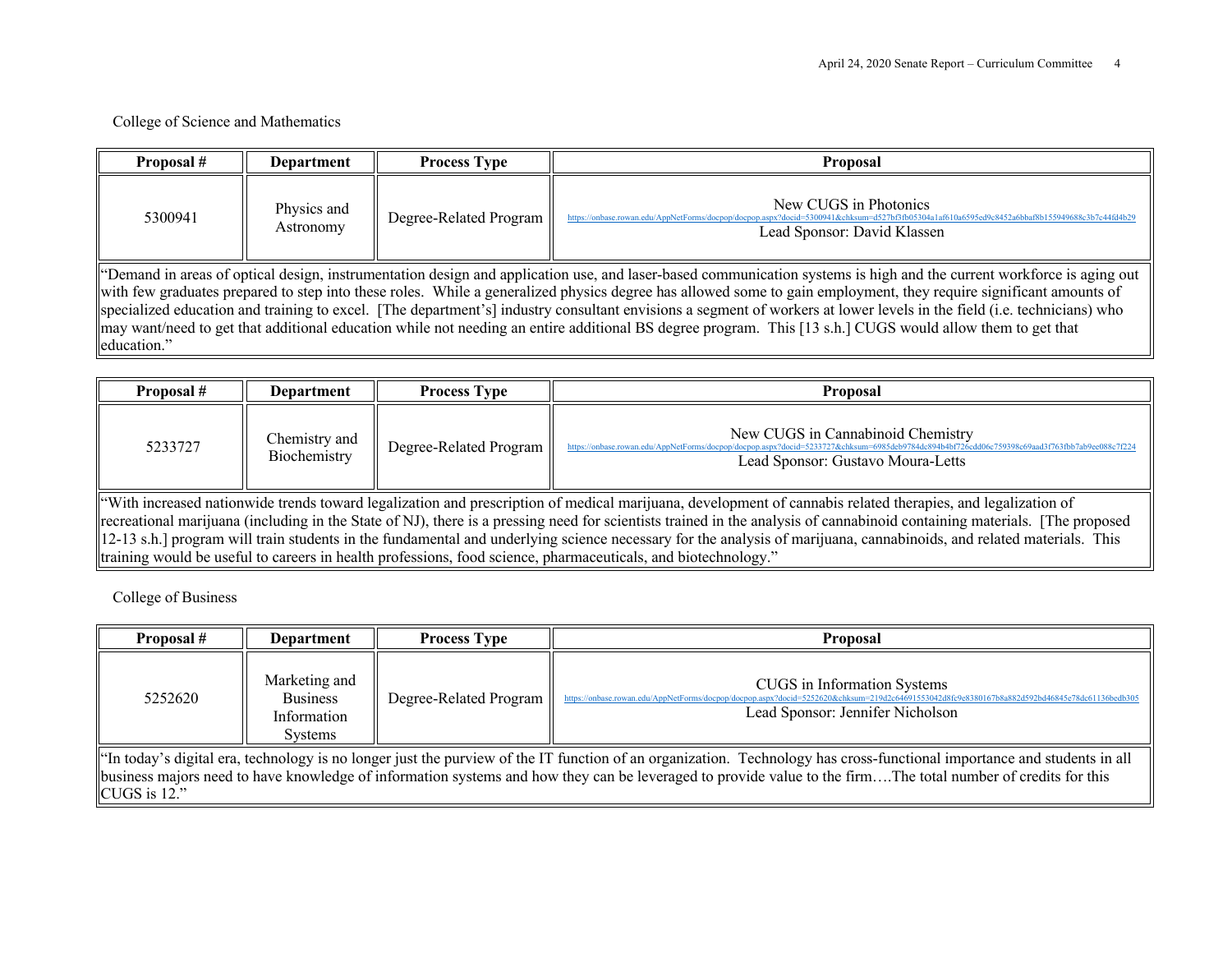## College of Communication and Creative Arts

| Proposal #   | Department                                                                                                                                                                                                                                                                                                                                                                                                                                                                                                                                                                                                                                                                             | <b>Process Type</b> | <b>Proposal</b>                                                                                                                                                                                      |
|--------------|----------------------------------------------------------------------------------------------------------------------------------------------------------------------------------------------------------------------------------------------------------------------------------------------------------------------------------------------------------------------------------------------------------------------------------------------------------------------------------------------------------------------------------------------------------------------------------------------------------------------------------------------------------------------------------------|---------------------|------------------------------------------------------------------------------------------------------------------------------------------------------------------------------------------------------|
| 5339004      | Radio, Television,   <br>and Film                                                                                                                                                                                                                                                                                                                                                                                                                                                                                                                                                                                                                                                      | Degree Program      | MA in Television Studies<br>https://onbase.rowan.edu/AppNetForms/docpop/docpop.aspx?docid=5339004&chksum=aed9e7305263b47653245f396bcc2bd01f45869d1ac91efbe593f95efe5c714c<br>Lead Sponsor: Kim Akass |
| television." | The proposed 30 s.h. program of study "offers an online / on campus graduate degree in Television Studies for students who desire employment in the television<br>lindustry or to pursue advanced academic study of television theory and criticism The proposed MA  bridge[s] a gap in postgraduate programs. While there are<br>many that offer media production, communication studies, film studies (with a television component) or media history, there are none that are devoted entirely to a<br>study of television. Not only will the proposed program focus on the global television industry, but a specific strength is its close attention to writing both for and about |                     |                                                                                                                                                                                                      |

| Proposal #                                                                                                                                                                                                                                                                                                                                                                                                                                                               | Department          | <b>Process Type</b>    | <b>Proposal</b>                                                                                                                                                              |
|--------------------------------------------------------------------------------------------------------------------------------------------------------------------------------------------------------------------------------------------------------------------------------------------------------------------------------------------------------------------------------------------------------------------------------------------------------------------------|---------------------|------------------------|------------------------------------------------------------------------------------------------------------------------------------------------------------------------------|
| 5237448                                                                                                                                                                                                                                                                                                                                                                                                                                                                  | <b>Writing Arts</b> | Degree-Related Program | Minor in Publishing and Writing for the Public<br>https://onbase.rowan.edu/AppNetForms/docpop/docpop.aspx?docid=5237448&chksum=f080052ae21d503<br>Lead Sponsor: Erin Herberg |
| The proposed 18 s.h. program "is designed to introduce students to the practices of publishing and editing  and allowing them to fine tune those skills  within, or<br>$\ $ for, publics. [This] Minor is designed to assist students in developing the ability to achieve their personal and professional goals for reaching and influencing — or<br>even creating — publics, and  requires students to put writing, editing, and publishing strategies into practice." |                     |                        |                                                                                                                                                                              |

| Proposal #                                                                                                                                                                                                                                                                                                                                                                                                                                  | <b>Department</b>   | <b>Process Type</b>    | <b>Proposal</b>                                                                                                                                                                                                              |
|---------------------------------------------------------------------------------------------------------------------------------------------------------------------------------------------------------------------------------------------------------------------------------------------------------------------------------------------------------------------------------------------------------------------------------------------|---------------------|------------------------|------------------------------------------------------------------------------------------------------------------------------------------------------------------------------------------------------------------------------|
| 5236195                                                                                                                                                                                                                                                                                                                                                                                                                                     | <b>Writing Arts</b> | Degree-Related Program | CUGS in Publishing and Writing for the Public<br>https://onbase.rowan.edu/AppNetForms/docpop/docpop.aspx?docid=5236195&chksum=1f1a716e1e160f4a9815812e8d8951190eef573d385ba043940e418148b698c5<br>Lead Sponsor: Erin Herberg |
| "A principal focus of the [proposed 12 s.h.] CUGS will be to provide opportunities for students to engage with various communities by exploring the relationship<br>between public networks and the various — and sometimes limited — means of production authors access to address them. With its focus on active engagement, this<br>CUGS benefits students in a variety of fields across the university as well as Writing Arts majors." |                     |                        |                                                                                                                                                                                                                              |